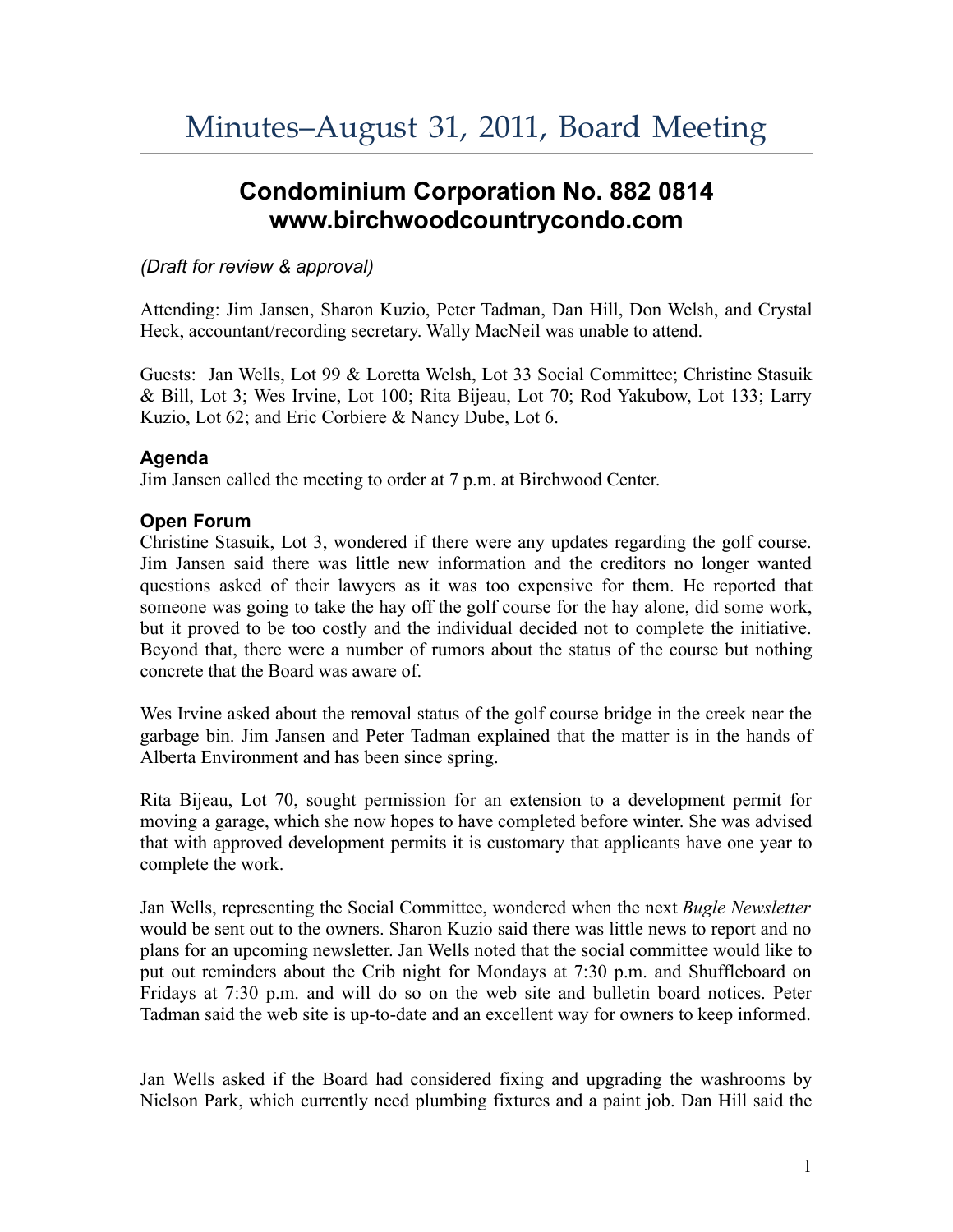Board would look into the idea and would definitely accept monies that the Social Club has offered to help with such a project.

Larry Kuzio reported that there are still problems with unwanted debris being dumped in and around the garbage bin. Again, there was a reminder that if the refuse abuse continues, Brazeau County will remove the bin.

Eric Corbiere & Nancy Dube, Lot 6, introduced themselves as new owners and wondered if any owners had the names of any contractors who could remove nuisance trees. Don Welsh undertook to provide them some information. Jim Jansen took the opportunity to ask the new owners if they felt they were well informed when they purchased their property about what is expected with regard to being part of a bare land condominium. They replied that they felt they were well informed by their lawyer as well as real estate agent. They also reported that they received a welcome package when they first moved in which they found helpful.

The open forum was completed at 7:25 p.m.

## **Board Portion of Meeting**

Jim Jansen called the Board portion of the meeting to order at 7:30 p.m. Peter Tadman moved that the July 20, 2011, meeting minutes be accepted, seconded by Dan Hill, carried unanimously.

#### **Social Committee**

Jan Wells reported during the Open Forum portion of the meeting.

#### **Water Report**

Rod Yakubow handed in his water report for filing. It was reported that Len Woollven has shown some interest in getting recertified by the province to backup Rod Yakubow during absences. Jim Jansen provided the OK for Len to pursue the idea with the condo corporation paying for the costs.

#### **Site services**

Larry Kuzio submitted his August 31 report which detailed duties provided for the month. Gate repair, garbage disposal problems, gravel placement, trimming trees and dust control were among numerous site services initiatives.

There was a general discussion regarding enhancing security to curtail abuse of the dumpster and damage to the entrance gate, both of which are ongoing, costly concerns for owners. During the past couple of weeks owners Al Hill, Lot 149; Garry Horton, Lot 166; and Bob Clark, Lot 155; volunteered equipment and time to remove large non-household goods dropped outside the dumpster. Discussion centered on ideas such as closing the dumpster at night; providing recycling bins; purchasing and installing electronic security devices.

Peter Tadman moved that security cameras be purchased and installed at an estimated cost of approximately \$1,100; seconded by Dan Hill; carried unanimously. Dan Hill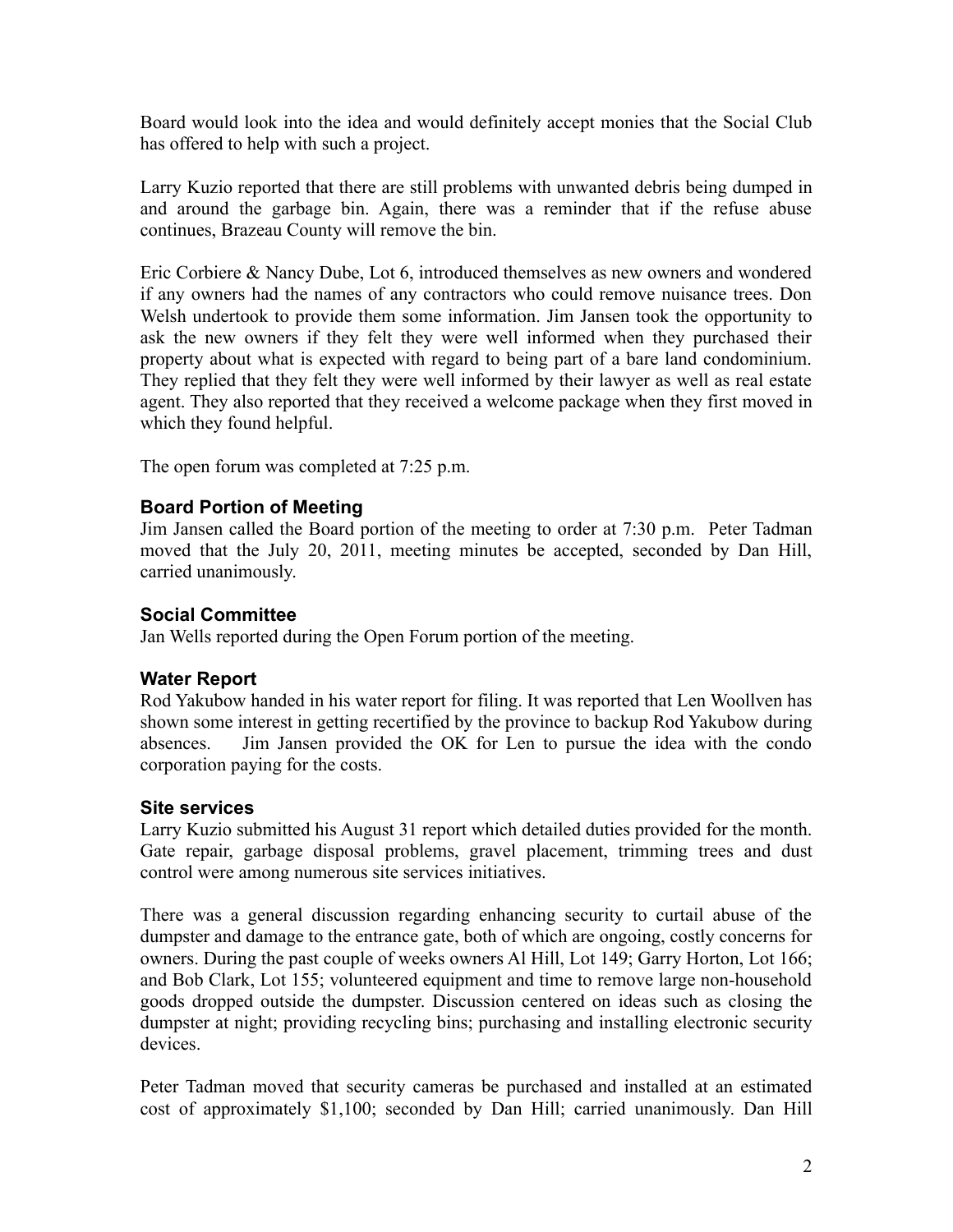volunteered to obtain estimates and arrange for purchasing and installing the equipment and will be advising directors via e-mail.

#### **Financial Report**

Crystal Heck submitted the 2011 reports for May, June and July. Sharon Kuzio moved to accept the financial statements as presented; second by Don Welsh; carried unanimously. The financial information is ready to be submitted to the auditor and will be delivered within a week by Crystal Heck. Jim Jansen confirmed that arrangements have been made to use Tom MacLean's Lot 38 to store our fuel tank and grader and for the use of his equipment. Larry Kuzio will be keeping track of what equipment and hours are used. As per this new signed agreement, Crystal Heck will reimburse Tom MacLean for Lot 38 pre-paid 2011/12 condo fees.

# **Old Business**

The status of county animal control was tabled till the next meeting. There was a limited discussion about barking dogs and too many dogs and Don Welsh wondered if owners should be encouraged to incorporate something to restrain dogs from barking.

With regard to a recent county protocol meeting, Wally MacNeil and Jim Jansen met with the new director of planning. Subsequently, Brazeau County was sent a letter listing the names of the existing Board and noting that two Board member signatures are required for any Birchwood development application. Brazeau County was also asked to refuse any Birchwood development permit that is more than six months old.

# **New Business**

The Board received a \$15,000 cheque from Penn West representative Cliff Ellis as a donation toward the Birchwood Center muster station expansion. Penn West has confirmed that the money was provided with no restrictions on its use although its use should recognize a gathering point in the event of an emergency; there should be a muster station sign; a call list near the phone with our GPS location and emergency phone numbers; an emergency medical kit; and an air horn to notify owners if there is an emergency situation. Penn West also suggested that at some point in time there be area marshals who would go door-to-door and/or phone owners during a test emergency run that should be undertaken. Penn West has been advised that the Board will acknowledge its donation via a plaque. Dan Hill volunteered to get the muster station work completed.

The Board has also sent letters to Arc Resources & Daylight Energy to see if they would be interested in contributing to the muster station expansion. Jim Jansen suggested that the Board may want to consider establishing a committee to determine how best to proceed with new donated monies.

The status of reviewing property conditions and following up deficiencies was tabled until next meeting. To date there has been a noticeable, positive response to deficiency letters sent out following the July Board meeting.